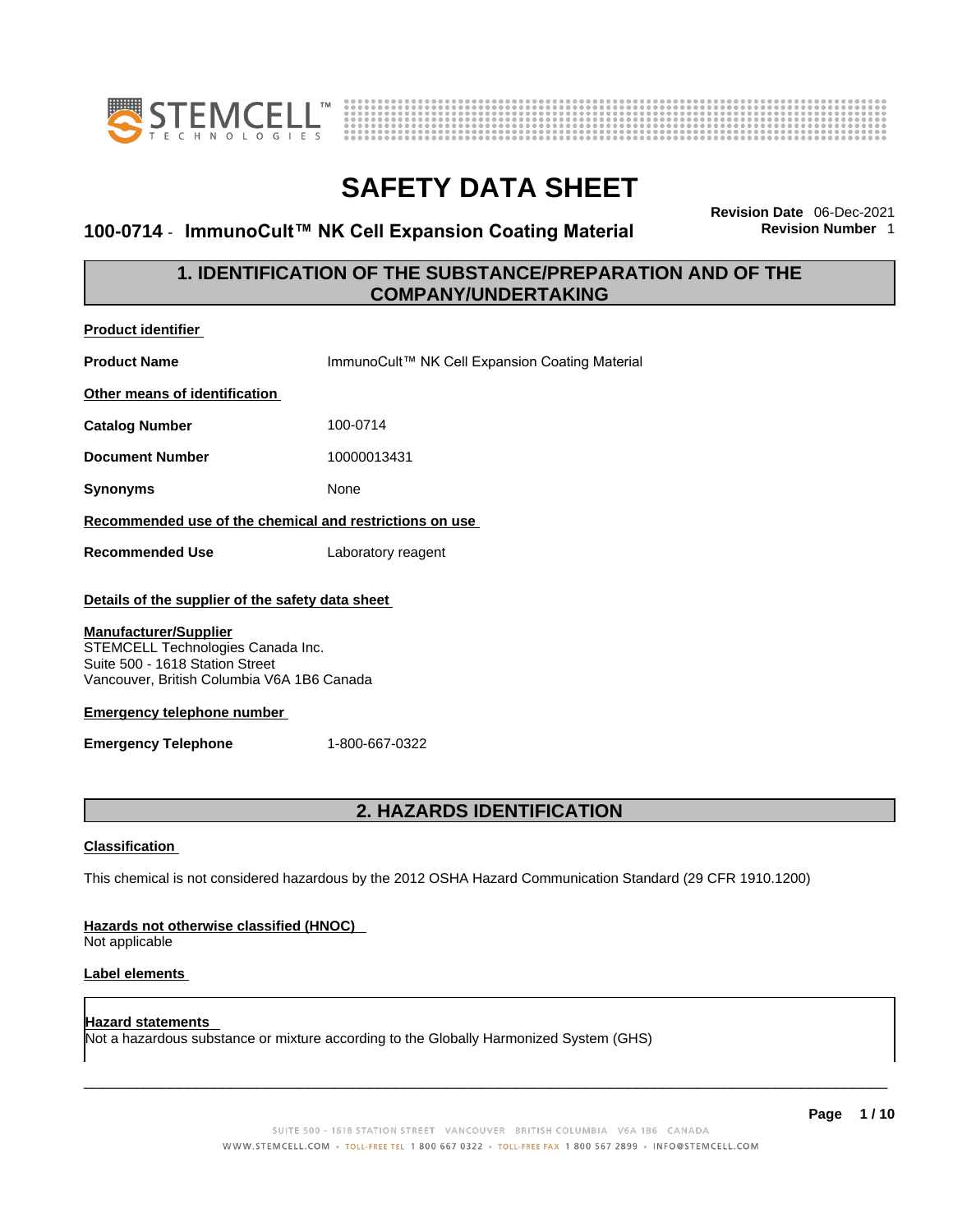



## \_\_\_\_\_\_\_\_\_\_\_\_\_\_\_\_\_\_\_\_\_\_\_\_\_\_\_\_\_\_\_\_\_\_\_\_\_\_\_\_\_\_\_\_\_\_\_\_\_\_\_\_\_\_\_\_\_\_\_\_\_\_\_\_\_\_\_\_\_\_\_\_\_\_\_\_\_\_\_\_\_\_\_\_\_\_\_\_\_\_\_\_\_ **Revision Date** 06-Dec-2021 **100-0714** - **ImmunoCult™ NK Cell Expansion Coating Material Revision Number** 1

The product contains no substances which at their given concentration, are considered to be hazardous to health.

**Appearance** Clear **Physical state** Liquid

**Odor** No data available

**Other Information**  Not applicable

#### **Unknown acute toxicity** 0 % of the mixture consists of ingredient(s) of unknown toxicity

0 % of the mixture consists of ingredient(s) of unknown acute oral toxicity

0 % of the mixture consists of ingredient(s) of unknown acute dermal toxicity

0 % of the mixture consists of ingredient(s) of unknown acute inhalation toxicity (gas)

0 % of the mixture consists of ingredient(s) of unknown acute inhalation toxicity (vapor)

0 % of the mixture consists of ingredient(s) of unknown acute inhalation toxicity (dust/mist)

### **3. COMPOSITION/INFORMATION ON INGREDIENTS**

### **Substance**

Not applicable.

### **Mixture**

Not a hazardous substance or mixture according to the Globally Harmonized System (GHS)

\*The exact percentage (concentration) of composition has been withheld as a trade secret.

### **4. FIRST AID MEASURES**

### **Description of first aid measures**

| <b>Inhalation</b>   | Remove to fresh air.                                                                                                    |
|---------------------|-------------------------------------------------------------------------------------------------------------------------|
| Eye contact         | Rinse thoroughly with plenty of water for at least 15 minutes, lifting lower and upper eyelids.<br>Consult a physician. |
| <b>Skin contact</b> | Wash skin with soap and water.                                                                                          |
| Ingestion           | Clean mouth with water and drink afterwards plenty of water.                                                            |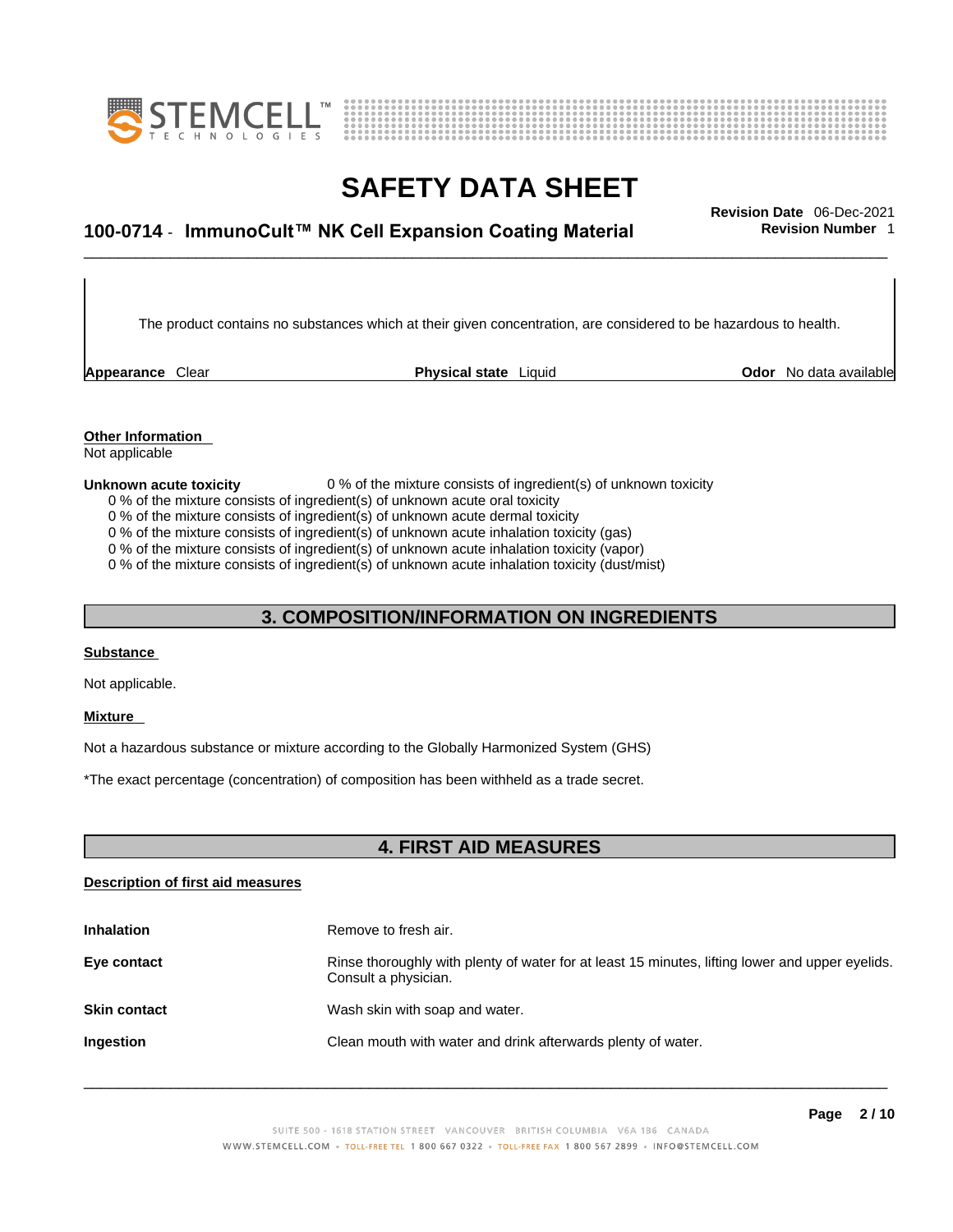



## \_\_\_\_\_\_\_\_\_\_\_\_\_\_\_\_\_\_\_\_\_\_\_\_\_\_\_\_\_\_\_\_\_\_\_\_\_\_\_\_\_\_\_\_\_\_\_\_\_\_\_\_\_\_\_\_\_\_\_\_\_\_\_\_\_\_\_\_\_\_\_\_\_\_\_\_\_\_\_\_\_\_\_\_\_\_\_\_\_\_\_\_\_ **Revision Date** 06-Dec-2021 **100-0714** - **ImmunoCult™ NK Cell Expansion Coating Material Revision Number** 1

| Most important symptoms and effects, both acute and delayed                                                      |                                                                                                                                       |  |  |
|------------------------------------------------------------------------------------------------------------------|---------------------------------------------------------------------------------------------------------------------------------------|--|--|
| <b>Symptoms</b>                                                                                                  | No information available.                                                                                                             |  |  |
| Indication of any immediate medical attention and special treatment needed                                       |                                                                                                                                       |  |  |
| Note to physicians                                                                                               | Treat symptomatically.                                                                                                                |  |  |
|                                                                                                                  |                                                                                                                                       |  |  |
| <b>5. FIRE-FIGHTING MEASURES</b>                                                                                 |                                                                                                                                       |  |  |
| <b>Suitable Extinguishing Media</b>                                                                              | Use extinguishing measures that are appropriate to local circumstances and the<br>surrounding environment.                            |  |  |
| Unsuitable extinguishing media                                                                                   | CAUTION: Use of water spray when fighting fire may be inefficient.                                                                    |  |  |
| Specific hazards arising from the<br>chemical                                                                    | No information available.                                                                                                             |  |  |
| <b>Explosion data</b><br><b>Sensitivity to Mechanical Impact None.</b><br><b>Sensitivity to Static Discharge</b> | None.                                                                                                                                 |  |  |
| Special protective equipment for<br>fire-fighters                                                                | Firefighters should wear self-contained breathing apparatus and full firefighting turnout<br>gear. Use personal protection equipment. |  |  |

### **6. ACCIDENTAL RELEASE MEASURES**

### **Personal precautions, protective equipment and emergency procedures**

| <b>Personal precautions</b>                          | Ensure adequate ventilation.                                                         |  |
|------------------------------------------------------|--------------------------------------------------------------------------------------|--|
|                                                      |                                                                                      |  |
| <b>Environmental precautions</b>                     |                                                                                      |  |
| <b>Environmental precautions</b>                     | See Section 12 for additional Ecological Information.                                |  |
| Methods and material for containment and cleaning up |                                                                                      |  |
| <b>Methods for containment</b>                       | Prevent further leakage or spillage if safe to do so.                                |  |
| Methods for cleaning up                              | Pick up and transfer to properly labeled containers.                                 |  |
| Prevention of secondary hazards                      | Clean contaminated objects and areas thoroughly observing environmental regulations. |  |
|                                                      |                                                                                      |  |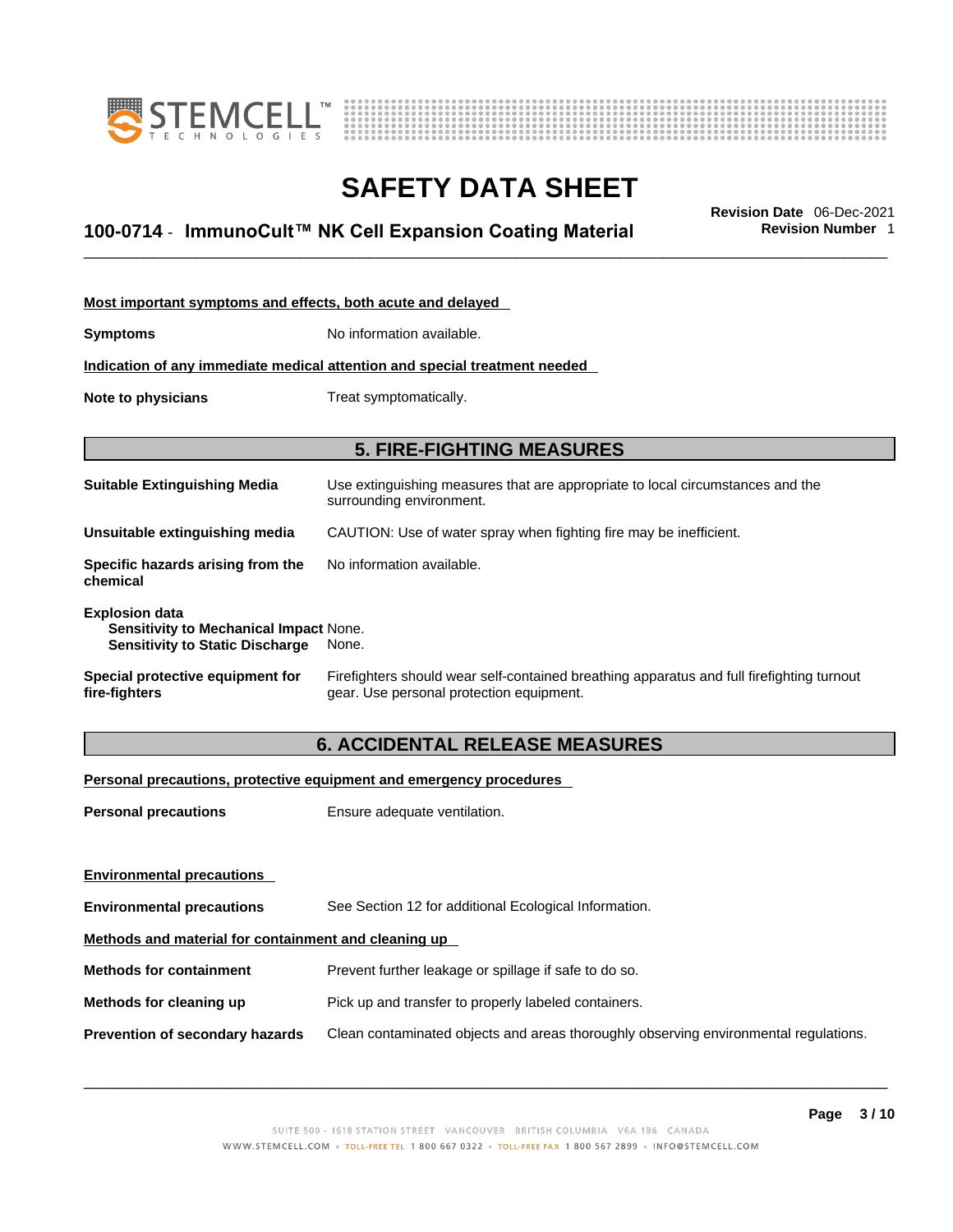



## \_\_\_\_\_\_\_\_\_\_\_\_\_\_\_\_\_\_\_\_\_\_\_\_\_\_\_\_\_\_\_\_\_\_\_\_\_\_\_\_\_\_\_\_\_\_\_\_\_\_\_\_\_\_\_\_\_\_\_\_\_\_\_\_\_\_\_\_\_\_\_\_\_\_\_\_\_\_\_\_\_\_\_\_\_\_\_\_\_\_\_\_\_ **Revision Date** 06-Dec-2021 **100-0714** - **ImmunoCult™ NK Cell Expansion Coating Material Revision Number** 1

| 7. HANDLING AND STORAGE                                      |                                                                                                                                                                |  |
|--------------------------------------------------------------|----------------------------------------------------------------------------------------------------------------------------------------------------------------|--|
| <b>Precautions for safe handling</b>                         |                                                                                                                                                                |  |
| Advice on safe handling                                      | Handle in accordance with good industrial hygiene and safety practice.                                                                                         |  |
| Conditions for safe storage, including any incompatibilities |                                                                                                                                                                |  |
| <b>Storage Conditions</b>                                    | Store in accordance with information listed on the Product Information Sheet (PIS).                                                                            |  |
|                                                              |                                                                                                                                                                |  |
|                                                              | 8. EXPOSURE CONTROLS/PERSONAL PROTECTION                                                                                                                       |  |
| <b>Control parameters</b>                                    |                                                                                                                                                                |  |
| <b>Exposure Limits</b>                                       | This product, as supplied, does not contain any hazardous materials with occupational<br>exposure limits established by the region specific regulatory bodies. |  |
|                                                              |                                                                                                                                                                |  |
| Appropriate engineering controls                             |                                                                                                                                                                |  |
| <b>Engineering controls</b>                                  | <b>Showers</b><br>Eyewash stations                                                                                                                             |  |
|                                                              | Ventilation systems.                                                                                                                                           |  |
|                                                              | Individual protection measures, such as personal protective equipment                                                                                          |  |
| <b>Eye/face protection</b>                                   | No special protective equipment required.                                                                                                                      |  |
|                                                              |                                                                                                                                                                |  |
| Skin and body protection                                     | No special protective equipment required.                                                                                                                      |  |
| <b>Respiratory protection</b>                                | No protective equipment is needed under normal use conditions. If exposure limits are                                                                          |  |
|                                                              | exceeded or irritation is experienced, ventilation and evacuation may be required.                                                                             |  |
| <b>General hygiene considerations</b>                        | Handle in accordance with good industrial hygiene and safety practice.                                                                                         |  |

### **9. PHYSICAL AND CHEMICAL PROPERTIES**

**Information on basic physical and chemical properties Physical state** Liquid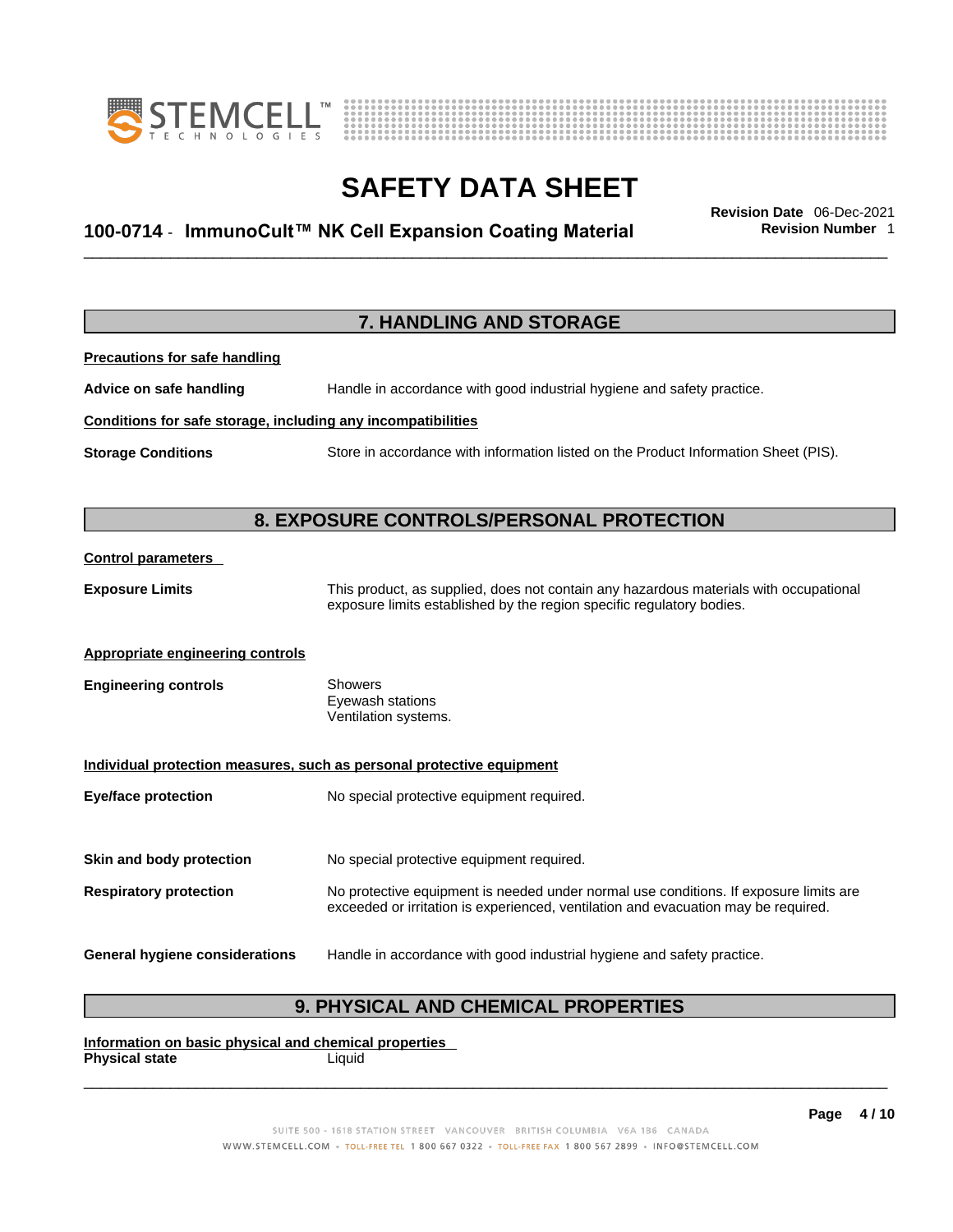



## \_\_\_\_\_\_\_\_\_\_\_\_\_\_\_\_\_\_\_\_\_\_\_\_\_\_\_\_\_\_\_\_\_\_\_\_\_\_\_\_\_\_\_\_\_\_\_\_\_\_\_\_\_\_\_\_\_\_\_\_\_\_\_\_\_\_\_\_\_\_\_\_\_\_\_\_\_\_\_\_\_\_\_\_\_\_\_\_\_\_\_\_\_ **Revision Date** 06-Dec-2021 **100-0714** - **ImmunoCult™ NK Cell Expansion Coating Material Revision Number** 1

**Appearance Clear** 

**Explosive properties**<br> **Oxidizing properties**<br> **Oxidizing properties**<br> **No information available Oxidizing properties Property Remarks • Remarks • Remarks • Remarks • Remarks • Remarks • Remarks • Method pH**<br> **No data available** Mome known<br> **No data available** Mome known<br>
None known **Melting point / freezing point** No data available<br> **Boiling point / boiling range** No data available **Boiling point / boiling range** No data available **None known**<br>
No data available **None known**<br>
None known **Evaporation rate Cone Cone Access Mone Cone Cone Cone Access Provident Cone Cone Access Provident Cone known**<br> **Flammability (solid. gas)** No data available Cone Cone Known **Flammability (solid, gas)** No data available None known **Flammability Limit in Air None known None known Upper flammability limit:** No data available **Lower flammability limit:** No data available **Vapor pressure** 1980 in the Modata available 1980 in the known None known<br> **Vapor density** 1980 in the None Known None known None known **Vapor density** No data available None known **Relative density Water solubility** No data available None known **Solubility in other solvents** No data available None known **Partition coefficient**<br> **Autoignition temperature**<br>
No data available None Known<br>
None known **Autoignition temperature** Mo data available Mone known<br> **Decomposition temperature** No data available None known **Decomposition temperature** No data available<br> **Kinematic viscosity** No data available **Kinematic viscosity No data available None known**<br> **Discussible No data available None known**<br>
None known **Dynamic viscosity No data available None known** 

**Other Information** 

**Color Color Color Color Color Color Color Color Color Color Color Color Color Color Color Color Color Color Color Color Color Color Color Color Color Color Color Color Odor No data available**<br> **Odor threshold No data available** No data available

**No data available** 

**Softening point**<br> **Molecular weight**<br> **Molecular weight**<br> **Molecular weight**<br> **Molecular weight No information available Molecular formula** No information available **VOC Content (%)**<br> **Content (%)**<br>
No information available<br>
No information available **No information available Bulk density No information available** 

### **10. STABILITY AND REACTIVITY**

| Reactivity                                                              | No information available.                                 |
|-------------------------------------------------------------------------|-----------------------------------------------------------|
| Chemical stability                                                      | Stable under recommended transport or storage conditions. |
| <b>Possibility of hazardous reactions</b> None under normal processing. |                                                           |
| <b>Conditions to avoid</b>                                              | None known based on information supplied.                 |
| Incompatible materials                                                  | None known based on information supplied.                 |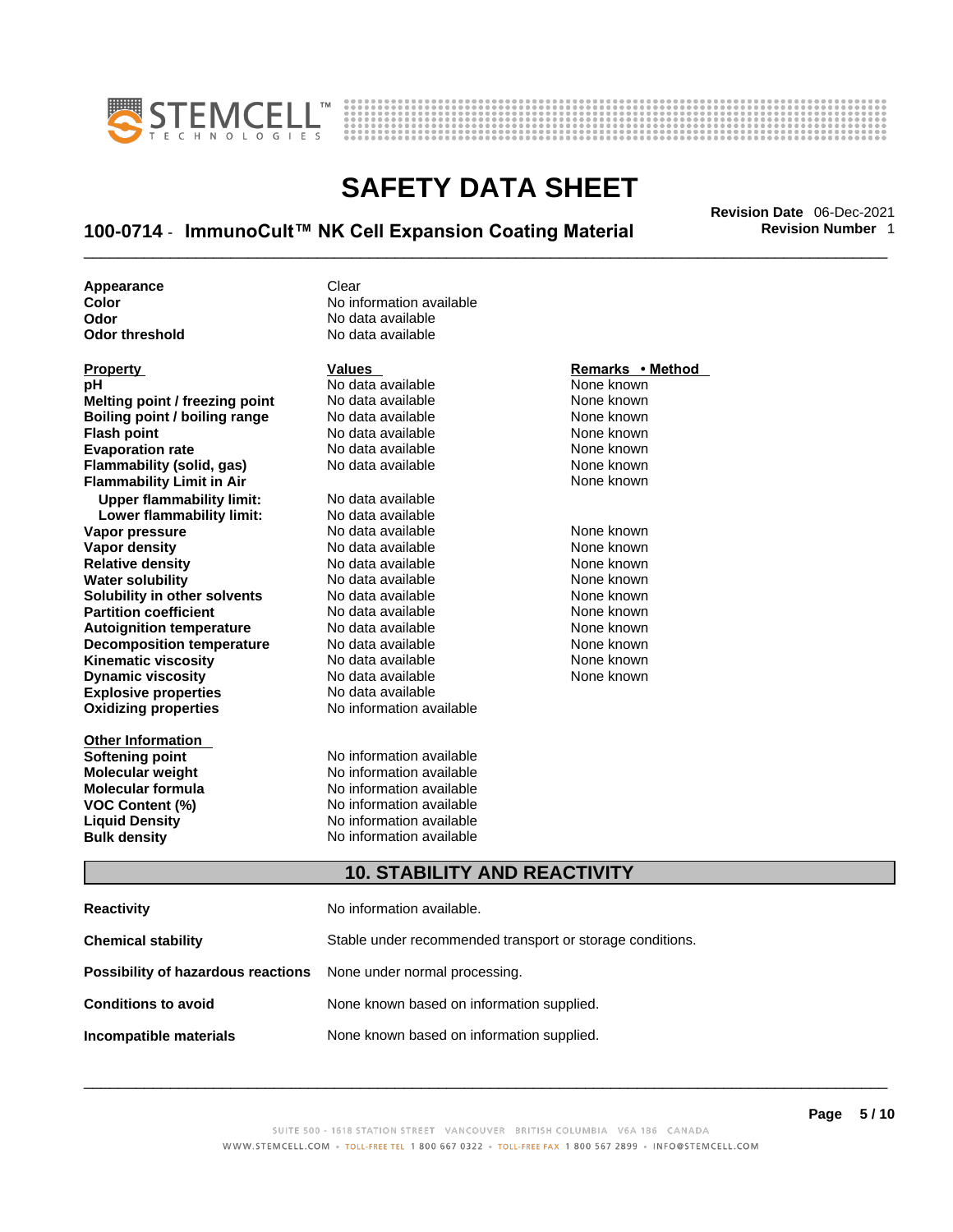



## \_\_\_\_\_\_\_\_\_\_\_\_\_\_\_\_\_\_\_\_\_\_\_\_\_\_\_\_\_\_\_\_\_\_\_\_\_\_\_\_\_\_\_\_\_\_\_\_\_\_\_\_\_\_\_\_\_\_\_\_\_\_\_\_\_\_\_\_\_\_\_\_\_\_\_\_\_\_\_\_\_\_\_\_\_\_\_\_\_\_\_\_\_ **Revision Date** 06-Dec-2021 **100-0714** - **ImmunoCult™ NK Cell Expansion Coating Material Revision Number** 1

**Hazardous decomposition products** None known based on information supplied.

### **11. TOXICOLOGICAL INFORMATION**

**Information on likely routes of exposure**

**Product Information**

| <b>Inhalation</b>                                              | Specific test data for the substance or mixture is not available.                                                                                                                                                                           |
|----------------------------------------------------------------|---------------------------------------------------------------------------------------------------------------------------------------------------------------------------------------------------------------------------------------------|
| Eye contact                                                    | Specific test data for the substance or mixture is not available.                                                                                                                                                                           |
| <b>Skin contact</b>                                            | Specific test data for the substance or mixture is not available.                                                                                                                                                                           |
| Ingestion                                                      | Specific test data for the substance or mixture is not available.                                                                                                                                                                           |
|                                                                | Symptoms related to the physical, chemical and toxicological characteristics                                                                                                                                                                |
| Svmptoms                                                       | No information available.                                                                                                                                                                                                                   |
| <b>Numerical measures of toxicity</b><br><b>Acute toxicity</b> |                                                                                                                                                                                                                                             |
| Unknown acute toxicity                                         | 0 % of the mixture consists of ingredient(s) of unknown toxicity<br>0 % of the mixture consists of ingredient(s) of unknown acute oral toxicity<br>$0.0$ at the minimum experience of in gradiant(a) of unlinearing equipment and texterior |

0 % of the mixture consists of ingredient(s) of unknown acute dermal toxicity

0 % of the mixture consists of ingredient(s) of unknown acute inhalation toxicity (gas)

0 % of the mixture consists of ingredient(s) of unknown acute inhalation toxicity (vapor)

0 % of the mixture consists of ingredient(s) of unknown acute inhalation toxicity (dust/mist)

Product Information

### **Delayed and immediate effects as well as chronic effects from short and long-term exposure**

| <b>Skin corrosion/irritation</b>                                | No information available. |
|-----------------------------------------------------------------|---------------------------|
| <b>Product Information</b>                                      |                           |
| Serious eye damage/eye irritation<br><b>Product Information</b> | No information available. |
|                                                                 |                           |
| Respiratory or skin sensitization                               | No information available. |
| <b>Product Information</b>                                      |                           |
| <b>Germ cell mutagenicity</b>                                   | No information available. |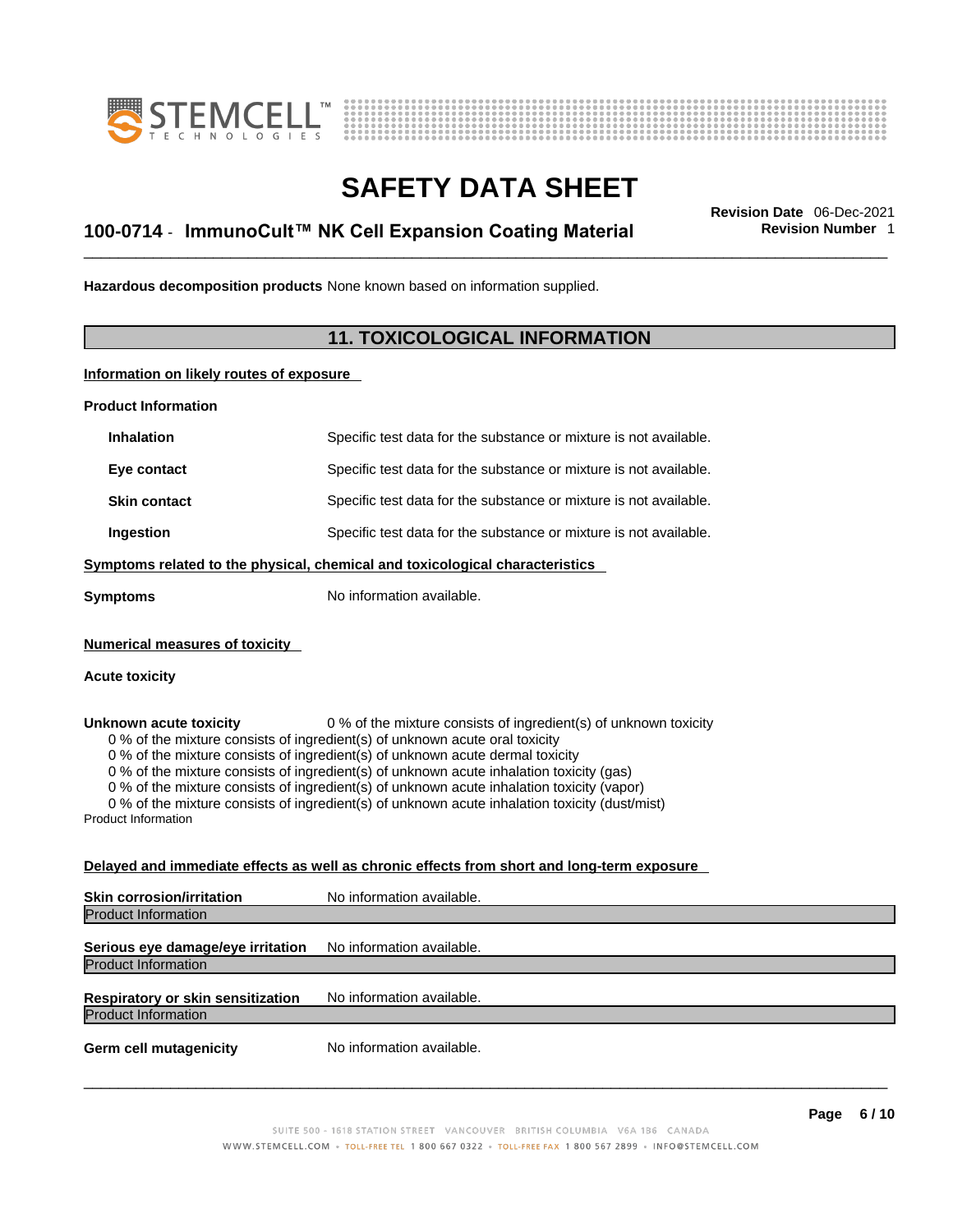



## \_\_\_\_\_\_\_\_\_\_\_\_\_\_\_\_\_\_\_\_\_\_\_\_\_\_\_\_\_\_\_\_\_\_\_\_\_\_\_\_\_\_\_\_\_\_\_\_\_\_\_\_\_\_\_\_\_\_\_\_\_\_\_\_\_\_\_\_\_\_\_\_\_\_\_\_\_\_\_\_\_\_\_\_\_\_\_\_\_\_\_\_\_ **Revision Date** 06-Dec-2021 **100-0714** - **ImmunoCult™ NK Cell Expansion Coating Material Revision Number** 1

| <b>Product Information</b>             |                                                                                                                    |
|----------------------------------------|--------------------------------------------------------------------------------------------------------------------|
| Carcinogenicity                        | No information available.                                                                                          |
| <b>Reproductive toxicity</b>           | No information available.                                                                                          |
|                                        | <b>Product Information</b>                                                                                         |
| <b>STOT - single exposure</b>          | No information available.                                                                                          |
|                                        | <b>Product Information</b>                                                                                         |
| <b>STOT - repeated exposure</b>        | No information available.                                                                                          |
|                                        | <b>Product Information</b>                                                                                         |
| <b>Aspiration hazard</b>               | No information available.                                                                                          |
|                                        | <b>12. ECOLOGICAL INFORMATION</b>                                                                                  |
| <b>Ecotoxicity</b>                     |                                                                                                                    |
|                                        | <b>Product Information</b>                                                                                         |
| <b>Persistence and degradability</b>   | No information available.                                                                                          |
| <b>Bioaccumulation</b>                 | There is no data for this product.                                                                                 |
| Other adverse effects                  | No information available.                                                                                          |
|                                        | <b>13. DISPOSAL CONSIDERATIONS</b>                                                                                 |
| Waste treatment methods                |                                                                                                                    |
| Waste from residues/unused<br>products | Dispose of in accordance with local regulations. Dispose of waste in accordance with<br>environmental legislation. |
| <b>Contaminated packaging</b>          | Do not reuse empty containers.                                                                                     |
|                                        |                                                                                                                    |
|                                        |                                                                                                                    |

### **14. TRANSPORT INFORMATION**

DOT Not regulated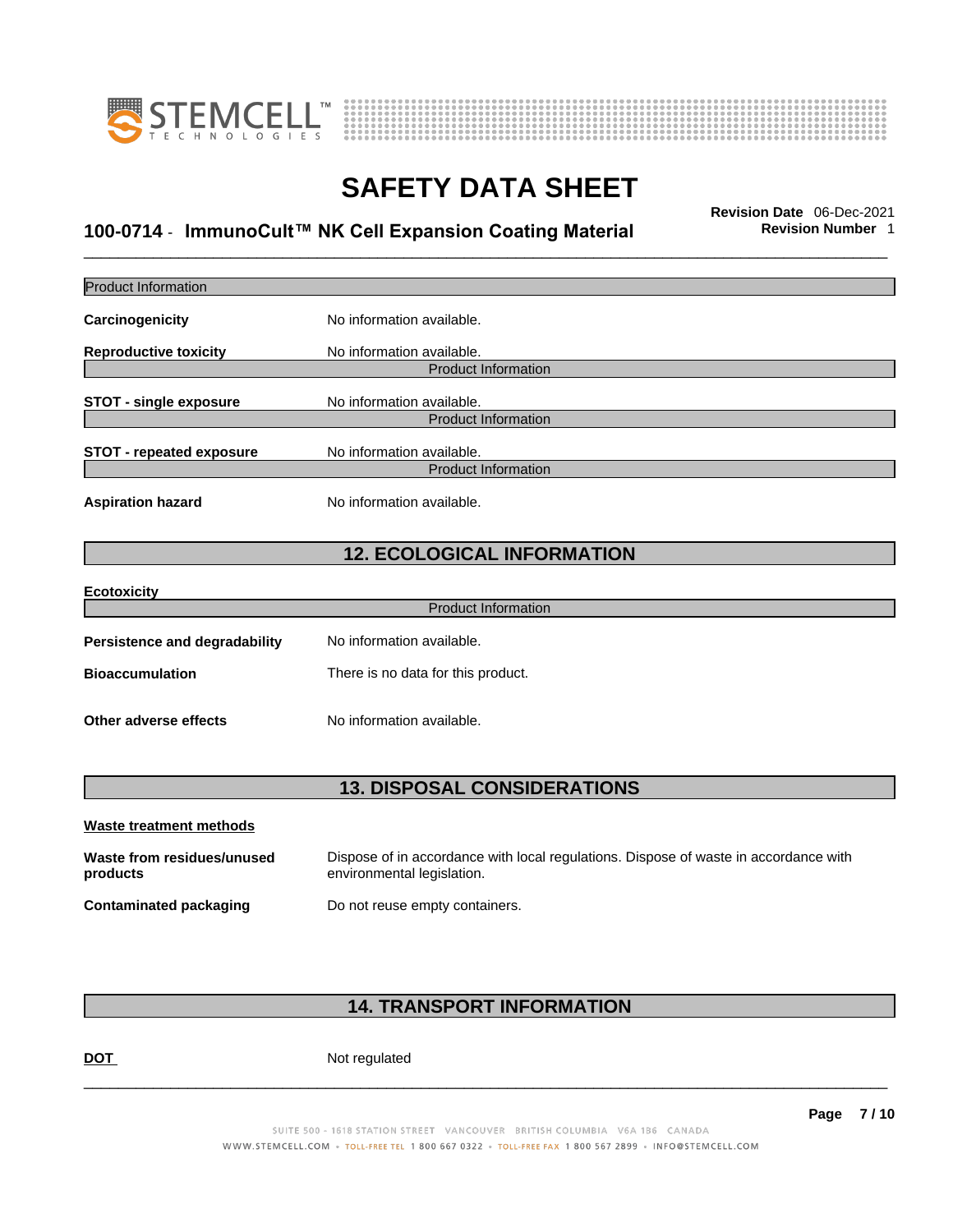



## \_\_\_\_\_\_\_\_\_\_\_\_\_\_\_\_\_\_\_\_\_\_\_\_\_\_\_\_\_\_\_\_\_\_\_\_\_\_\_\_\_\_\_\_\_\_\_\_\_\_\_\_\_\_\_\_\_\_\_\_\_\_\_\_\_\_\_\_\_\_\_\_\_\_\_\_\_\_\_\_\_\_\_\_\_\_\_\_\_\_\_\_\_ **Revision Date** 06-Dec-2021 **100-0714** - **ImmunoCult™ NK Cell Expansion Coating Material Revision Number** 1

| TDG         | Not regulated |
|-------------|---------------|
| MEX         | Not regulated |
| ICAO (air)  | Not regulated |
| IATA        | Not regulated |
| <b>IMDG</b> | Not regulated |
| <b>RID</b>  | Not regulated |
| <b>ADR</b>  | Not regulated |
| <b>ADN</b>  | Not regulated |
|             |               |

### **15. REGULATORY INFORMATION**

| <b>International Inventories</b> |                 |
|----------------------------------|-----------------|
| <b>TSCA</b>                      | Complies        |
| <b>DSL/NDSL</b>                  | Complies        |
| <b>EINECS/ELINCS</b>             | Complies        |
| <b>ENCS</b>                      | Does not comply |
| <b>IECSC</b>                     | Complies        |
| <b>KECL</b>                      | Does not comply |
| <b>PICCS</b>                     | Does not comply |
| <b>AICS</b>                      | Complies        |
|                                  |                 |

 **Legend:** 

 **TSCA** - United States Toxic Substances Control Act Section 8(b) Inventory

 **DSL/NDSL** - Canadian Domestic Substances List/Non-Domestic Substances List

 **EINECS/ELINCS** - European Inventory of Existing Chemical Substances/European List of Notified Chemical Substances

 **ENCS** - Japan Existing and New Chemical Substances

 **IECSC** - China Inventory of Existing Chemical Substances

 **KECL** - Korean Existing and Evaluated Chemical Substances

 **PICCS** - Philippines Inventory of Chemicals and Chemical Substances

 **AICS** - Australian Inventory of Chemical Substances

### **US Federal Regulations**

### **SARA 313**

Section 313 of Title III of the Superfund Amendments and Reauthorization Act of 1986 (SARA). This product does not contain any chemicals which are subject to the reporting requirements of the Act and Title 40 of the Code of Federal Regulations, Part 372.

| No |  |
|----|--|
| No |  |
|    |  |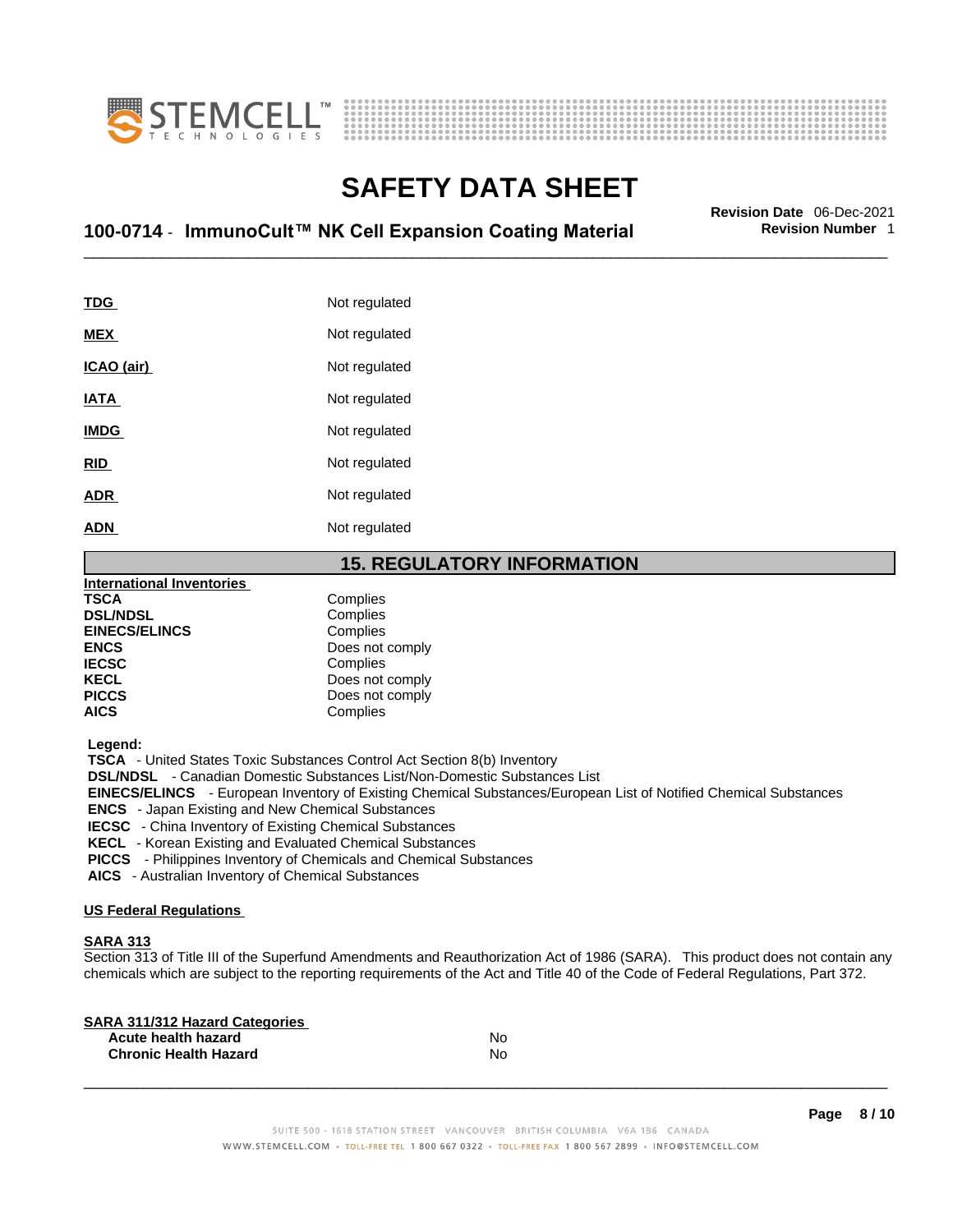



## \_\_\_\_\_\_\_\_\_\_\_\_\_\_\_\_\_\_\_\_\_\_\_\_\_\_\_\_\_\_\_\_\_\_\_\_\_\_\_\_\_\_\_\_\_\_\_\_\_\_\_\_\_\_\_\_\_\_\_\_\_\_\_\_\_\_\_\_\_\_\_\_\_\_\_\_\_\_\_\_\_\_\_\_\_\_\_\_\_\_\_\_\_ **Revision Date** 06-Dec-2021 **100-0714** - **ImmunoCult™ NK Cell Expansion Coating Material Revision Number** 1

| Fire hazard                       | No  |
|-----------------------------------|-----|
| Sudden release of pressure hazard | No. |
| <b>Reactive Hazard</b>            | No  |

#### **CWA** (Clean Water Act)

This product does not contain any substances regulated as pollutants pursuant to the Clean Water Act (40 CFR 122.21 and 40 CFR 122.42).

#### **CERCLA**

This material, as supplied, does not contain any substances regulated as hazardous substances under the Comprehensive Environmental Response Compensation and Liability Act (CERCLA) (40 CFR 302) or the Superfund Amendments and Reauthorization Act (SARA) (40 CFR 355). There may be specific reporting requirements at the local, regional, or state level pertaining to releases of this material.

#### **US State Regulations**

#### **California Proposition 65**

This product does not contain any Proposition 65 chemicals.

### **U.S. State Right-to-Know Regulations**

#### **US State Regulations**

| Chemical name                         | New Jersey | <b>Massachusetts</b> | Pennsylvania |
|---------------------------------------|------------|----------------------|--------------|
| Water<br>7732-18-5                    |            |                      |              |
| Sodium Phosphate Dibasic<br>7558-79-4 |            |                      |              |

### **U.S. EPA Label Information**

**EPA Pesticide Registration Number** Not applicable

### **16. OTHER INFORMATION, INCLUDING DATE OF PREPARATION OF THE LAST REVISION**

**Prepared By, State Control. STEMCELL Technologies Canada Inc.** Cuality Control. STEMCELL Technologies Canada Inc.

**Revision Date** 06-Dec-2021

**Disclaimer**

**Revision Note** Noinformation available.

The information provided in this Safety Data Sheet is correct to the best of our knowledge, information and belief at the date of its publication. The information given is designed only as a guidance for safe handling, use, processing, storage,